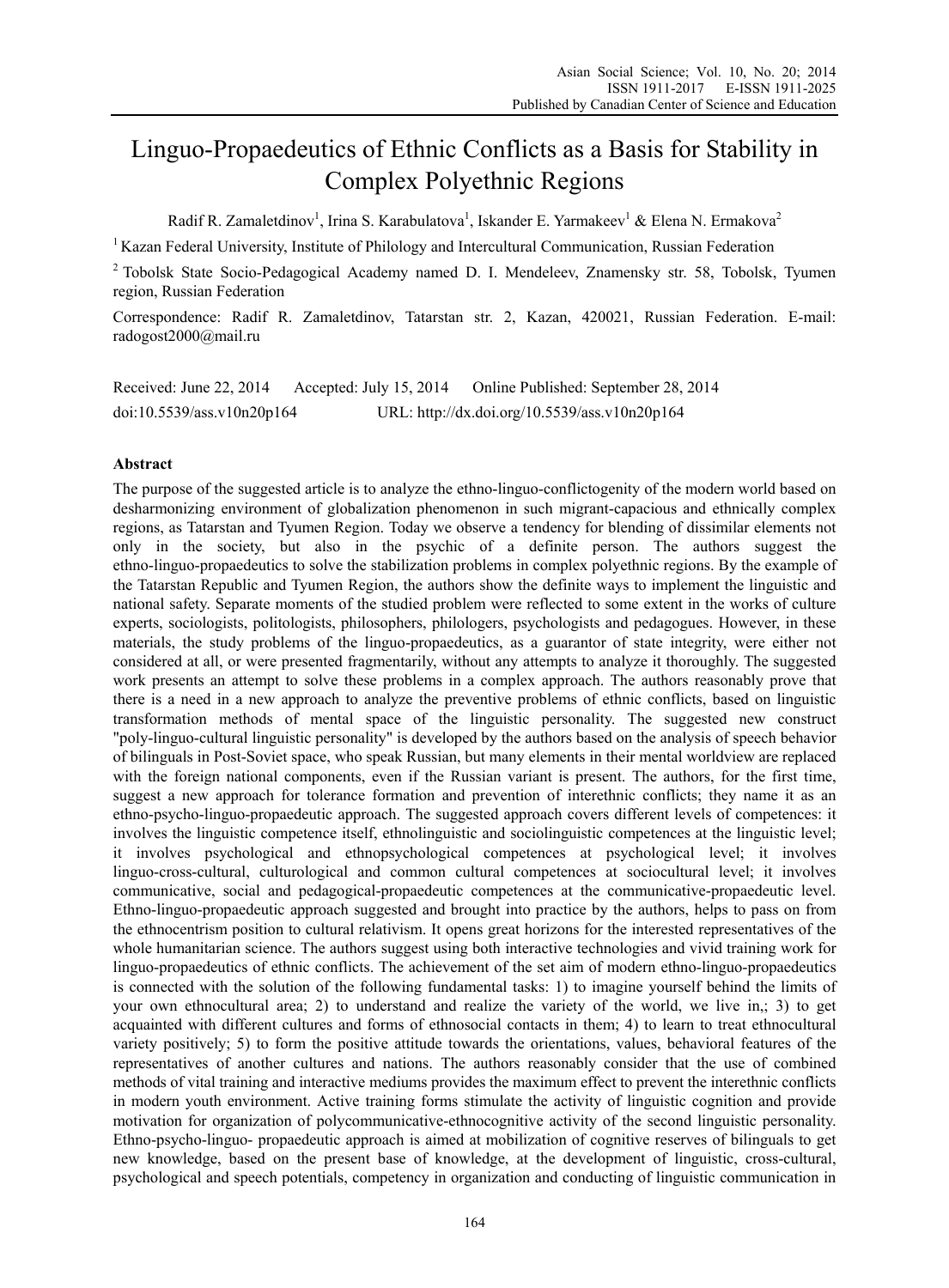complex situation of interethnic dialogue.

**Keywords:** linguo-propaedeutics, linguistic personality, informational space, ethnolinguistics, communication, psycholinguistic strategies, bilinguals, ethno-psycho-linguistic approach, competence levels, training work, interactive technologies

# **1. Introduction**

Interlinguistic interaction of nations-contactors in conditions of polyethnic space forms a stable local color, expressed in conditions of regional material and spiritual culture and language. We proceed from the assumption that the linguo-propaedeutics and linguo-safety are the new applied directions in linguistics, as the reality of the modern world challenges different linguistic cultures and the humanity itself (Yarmakeev, 2012; Karabulatova et al., 2013; Karabulatova et al., 2013). Globalization, as a natural-historical process of universalization of various connections and relations of the humanity, is considered by politologists (Kloosterman, 2012), economists (Iscander et al., 2013), pedagogues (Yarmakeev, 2012), historians (Blij, 2008), geographers (Rodrígues-Pose, 2013). Polyaspect character of the modern informational space make us think about the specificity of verbal-non-verbal constituent of the language of any message, as the phenomena of linguistic cultural shock, in case of intense migration flows, can strengthen the ethnic-linguo-functional unbalance in the person's structure (Niyazova, 2007).

In "spatial" cross-cultural aspect, it is possible to observe, that a child, born and living in Tatarstan or in another region (for instance, Saratov, Novosibirsk, Tyumen regions etc.), is brought up exclusively on the fairy-tales and legends of North American Indians of fantasies of J. Tolkien (Hen, 2014), instead of listening to Tatar fairy-tales; the ethnofunctional disturbance of content elaboration of ontogenesis stages is manifested here. It is interesting to note, that it is the shamanism of North American Indians and the novels and fantasies of J. Tolkien, that generated the whole young subcultures in modern Russia (as well as in the countries of Europe and USA), factually rent off natural and ethnocultural reality and fully dipped into "another world" of relative world outlook and behavioral stereotypes. In these subcultures, the individuums frequently fully adopt the way of thinking and living, clothes, language, beliefs, type of food and other features, relevant to the adopted outlook (Cowan, 2008). Wide and deep adoption of nonethnic subcultures became possible only in these days due to development of the mass media and communication. They present a sample of Gumilev's "anti-systems" in relation to the specific ethnocultural and natural environment; they can have a destroying influence both on the psychic and organism of a definite person, and on ethnos, socium, landscape and climate in whole (Gumilev, 2004, p. 827).

Modern ethno-linguo-propaedeutics are based on the attempt to shift gradually from the position of ethnocentrizm to cultural relativism. The main content of cultural relativism can be formulated in the form of the following thesis: "All cultures are different, but they are equal", with the meaning, that your own cultural norms, values, traditions are not better or worse, than the others, and the others are not better or worse than your own. The reasons and sources of negative prejudices, stereotypes, orientations, in relations to the representatives of other cultures, are mainly determined by the deformation of cultural relativism principle.

The classification of cultures, in the context of cross-cultural psychology, is of great importance for the development of the ethno-linguo-propaedeutics, in terms of which such notions, as "cultural syndrome" (Triandis, 2007) and "measurement of cultures" (Hofstead, 2001; 2010), were suggested. G. Triandis understands the cultural syndrome as a definite set of values, orientations, believes, norms and models of behavior, with which one group differs from another. G. Triandis distinguishes three main cultural syndromes, namely: 1)"simplicity-complexity", 2) "individualism-collectivism", 3) "openness-closeness" (Triandis, 2007). In particular, he mentions that the more complex the culture is, the more attentive people treat the category of time. For instance, people of different ethnical cultures answered the question "If you are appointed with your friend, how long are you going to wait for him?" differently. Thus, the Russians are ready to wait up to 15 minutes; the Tatars-Kazakhs can wait up to half an hour. These replies are similar to those, given by G. Triandis: people of industrial cultures (the USA, Japan) also gave a reply in minutes, people of cultures, average in complexity, (Greece, Italy) replied in hours (Triandis, 2007). It is mainly connected with the stereotyped presentation about time in different ethnic cultures: in Western cultures, time is understood as a linear vector from past through present to the future; in Eastern cultures, time presents in continuity of repeated cycles in nature and in human life. In this connection, the relation to future in different cultures is illustrative. Thus, for the Russians, as well as for the majority of nations, the future precedes, and the past stays behind (for instance, the proverb "He was bent by the burden of the past"); at that time, the future of Chinese is behind (because it is unknown, and we cannot see it, we also cannot see our own back). Thus, the richness of the surrounding world is shown in the great diversity of cultures, languages, states, societies, ethnic and confessional groups.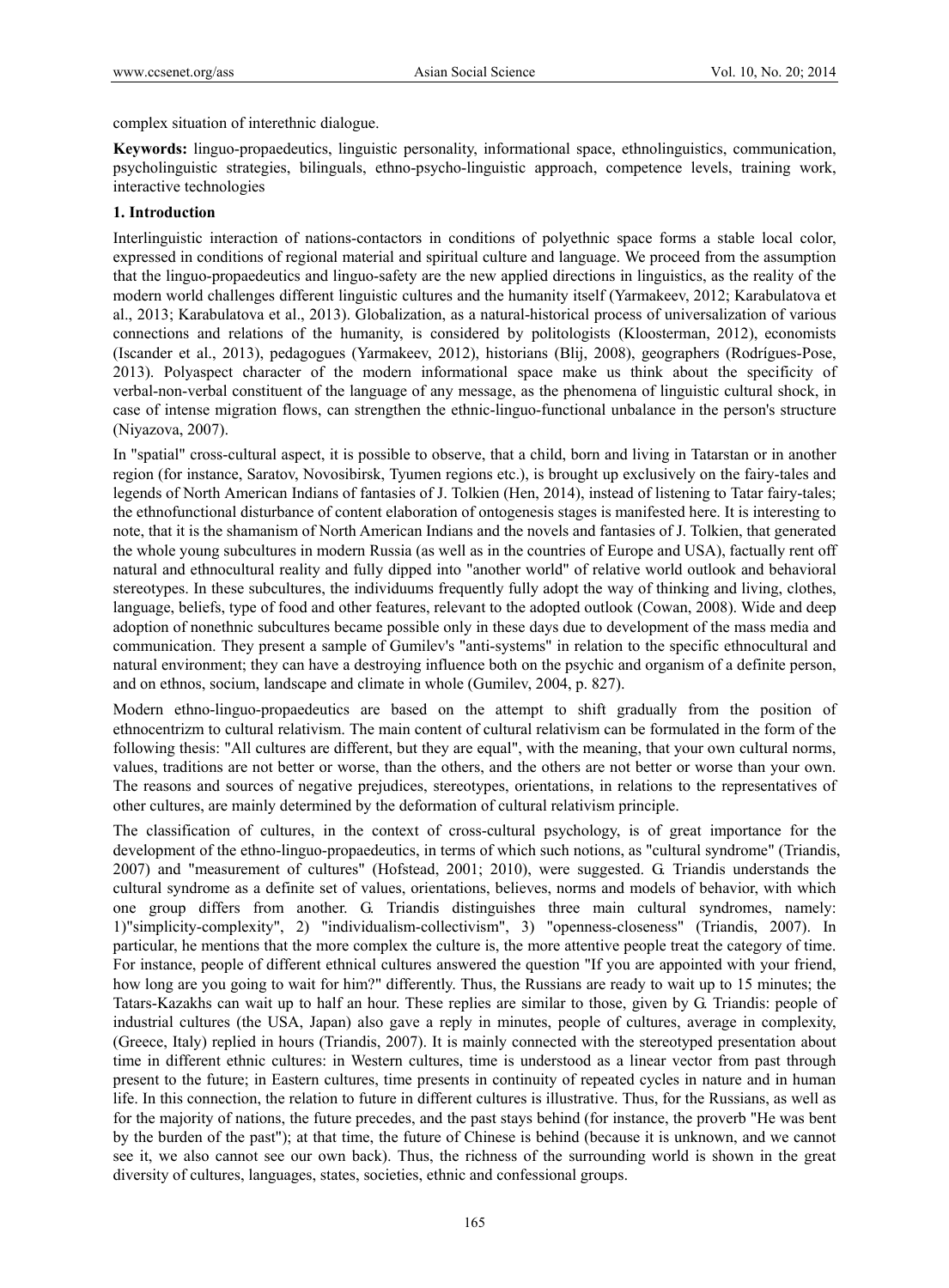# **2. Procedure**

We developed a construct "poly-linguo-cultural linguistic personality"; it involves titular ethnic groups and diasporal groups, living behind their maternal culture. We involve the native language of the ethnos to the core (for instance, the Tatar and Kazakh, living in China (Yusupova et al., 2013), or the Ukrainians in Canada). When developing, we used the development tendencies of world educational space (Ayouby, 2013; Frankl, 2010), which can be characterized as a complex ethnolingual correctional methodology, involving pedagogical, linguistic, psychological and logopedic methods. The combination of these methods provides the correction of both psychological and linguistic constituent of personality, providing the propaedeutics of interethnic unbalance in socium.

For this purpose, we developed the ethno-psycho-linguo-propaedeutic approach, which presents the theoretical-methodological base of polycommunicational-ethnocognitive model to prevent the interethnic conflicts and technology of linguo-correction, when forming tolerance in complex conditions of polyethnic environment.

The important constituents of the suggested approach can be presented in the following Figure:



Figure 1.

The approach, suggested by the authors, provides the understanding of importance and necessity to know the native language, as an ethnic identifier of the personality: to know Russian as a state and state-forming, then, to know confessional language (as an identifier of religious affiliation) and another foreign language, as a mean for international communication.

The training work, implemented by the authors of this article, is carried out in accordance with all levels of competencies. Respectively, the execution of tasks while playing provides rather high level of tolerance screening, formed in some social strata. For instance, a training "Russia, as a motherland for different nations: the intercultural dialogue" for schoolboys-upper formers (nearly 80 people). The following task was among the others. The representative of each team elects blindly a representative of one or another ethnos, living in the city. Then, the team shall provide five distinctive features for this nation (in written form) and show this nation without words for the audience to name it. If the audience has difficulties with the answer, then the team representative reads the first characteristic (and so on). In the course of task fulfillment, it was found out, that the contemporary youth faces great difficulties in identification of nations of the region per ethnonym. Thus, for instance, schoolchildren of Kogalym described Mordovian as women in Black Muslim clothes (!) with brightly expressed Eastern appearance or the Kubachins (one of Dagestan nations) as the ones from Cuba. There were a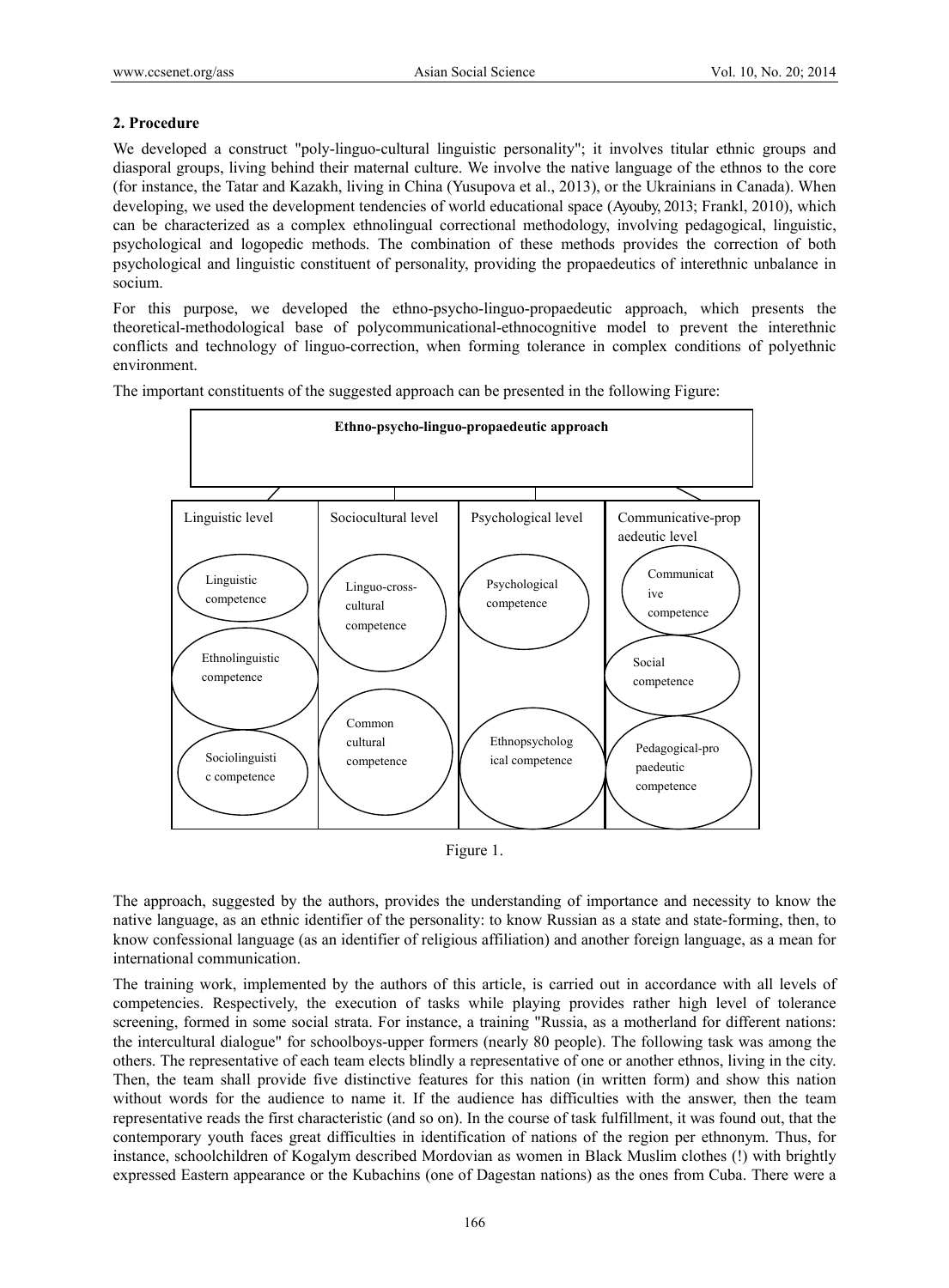lot of such casus of interethnic illiteracy. At that, both Mordovians and Kubachins live in Kogalym.

The training program for formation of interethnic tolerance consists of three parts. The theoretical part presupposes the persons' realization and understanding of specific, cultural universals, shown in traditions, rituals, customs and rites. The realization of proper egocentrism, the influence of ethnical orientations, stereotypes, prejudices, as the ones, preventing from formation of ethnocultural competence. The program practical part consists in the development of ethnocultural sensitiveness, the increase of intercultural competence in the situations of intercultural communication, formation of the management strategy and overcoming the negative ethnical orientations, drilling of skills, required for the successful intercultural interaction. The third part after the training is the analytical one.

The methodological bases of the training include the traditional procedures of group work, such as psycho-gymnastic exercises, the reflection of experience, discussions-talks, interactive modeling, role-playing, group discussions. The use of these methods provides an opportunity to train the participants for effective contacts with another culture, to teach them to understand, feel and analyze both their own behavior, and the behavior of the representatives of another cultures.

Psychogymnastic exercises allow creating and supporting the working capacity in the group. Role playing is the execution of role situations by the participants; these situations reconstruct frequently repeating cases of intercultural communication. The basis of the method is the playing experience in the situations "as if", when the hidden rules and standards are perceived; they present the basis for norms and values of the foreign culture. This method generates the playing feeling, thanks to which the interests of the interacting sides are acknowledged deeper, as well as the forms of their behavior; the ability to perceive the norms and values of foreign culture is being developed.

The reflection of experience presupposes the students' understanding of their own cultural, ethnic belonging. Biographic reflection means the understanding of proper biography for the purpose of revelation of proper (ethnic) identity and forms of its manifestation in everyday life.

Interactive modeling is a conscious reproduction of different regularly emerging situations of intercultural communication. The analysis and evaluation of interactive models provides the participants with the opportunity to learn the ways and types of relations in intercultural contacts better, than in reality. The value of this method lies in the following peculiarities: 1) facilitates the beginning of training process, as it creates more natural environment for mutual activity; 2) cooperates and organizes the participants for mutual activity; 3) it creates the conditions for development of more outspoken relations of participants to each other; 4) it makes to look back at the experience of participants and to evaluate present practical communicative situations through this experience.

Simulation is the artificial creation of definite situations of intercultural communication and prediction of possible variants and results, based on different viewpoints of participants.

The achievement of the training aim on ethno-linguo-propaedeutics of conflicts is connected with the solution of main tasks, which can be formulated in the following way:

to imagine yourself beyond your own ethnocultural area;

to understand the diversity of the world, we live in;

to get acquainted with different cultures and forms of contacts in them;

to learn to see the manifestations of ethnical and cultural diversity positively;

to form positive relation towards orientations, values, peculiarities of behavior of other nations and cultures.

The processes of interethnic integration found their reflection in all life spheres. In linguistic sphere, they manifested themselves, firstly, in wide spreading of bilingualism. It shall be taken into consideration that polylingualism is typical of the Muslim nations of Volga Region and Siberia; it is conditioned by the obligatory condition to speak Arabic language, as a language of Islam (the language of confession), Russian language, as a language of state, English language (a language of world migration processes and interstate communication), combined with the native language (Tatar, Kazakh, Bashkir etc.). All this poly-linguo-mental variety in the structure of linguistic personality makes an impact on the character of communication and the degree of implementation of polylingualism at different linguistic levels.

Thus, one of the youth student teams of Kogalym illustrated tolerance with the following sketch. The young man reads a namaz, and two girls ask each other what he is doing. The boy, passing by, explains that it is the religious communication in Islam. Inaccurate understanding of tolerance bases can be a fertile ground for racism, intolerance, extremism and terrorism in youth environment.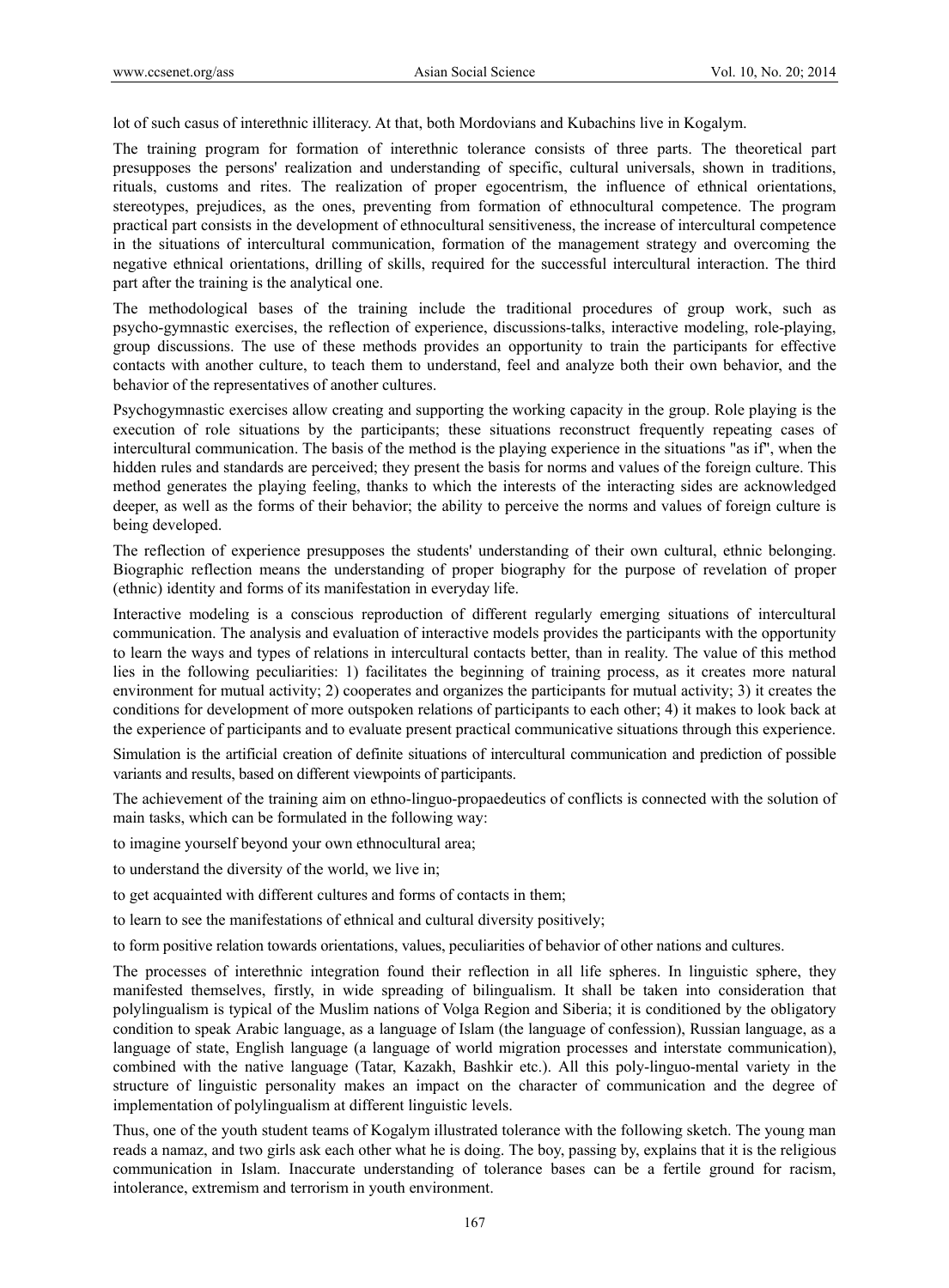Inobservance of linguo-propaedeutic principles is a "linguistic racism", "linguistic revolt", "linguistic terrorism", "linguistic aggression", "linguistic war", "linguistic break". As a rule, such actions are supported or inspired by third forces, studying their own interests in the name of globalization or another specious excuse. The sample of linguistic break of the state are the modern Ukrainian events, when the Ukrainian language was selected as the only state language, resulting in mass riot in Crimea and some districts of Ukraine. The problem of linguistic safety in Russia is connected with not only the problems of self-identification of nations, inhabiting its nations, but also with close neighbors of former Soviet space, sociocultural connections with many of them are still very strong.

For instance, southwards of Tyumen Region (Tobolsk, Tyumen) and in Tatarstan, Tatar language is taught as a language of communication, but not a strict linguistic discipline. In this connection, in Tatarstan, the internet-project "Ana Tele" ("Native Language") is actively implemented; it allows Tatars, living in different regions and countries, preserving their positive ethnic identity. This project has a bright linguo-propaedeutic orientation. The online-school for Tatar language and culture teaching, suggested by our scientific-research team of theorists and practitioners, is aimed at all, who want to learn Tatar both in Russia and abroad. The access to study is possible from any point of the world at any time of day. It provides a unique opportunity to increase the level of practical acquisition of Tatar language, as a mean of speech communication, acquaintance with the culture of Tatar nation (OSOTL, 2014).

The first stage: sociolinguistic monitoring to determine the percentage of proficiency level of Tatar and Russian languages, to reveal the priorities in language selection. Statistically, 99.9% of Russians and 95.5% of Tatars speak Russian in the republic, and 92.4% of Tatars and only 3.6% of Russians speak Tatar. The second stage: the analysis of the obtained results, the development of new program. First of all, it is the creation of strong motivation to study Tatar language. Thus, equal speaking Russian and Tatar are obligatory for civil service in Tatarstan. The new program is aimed at the use of new technologies in Tatar language teaching. The third stage: screening of residual knowledge on Tatar language and culture, elaboration of methods of additional stimulation and correction.

Tyumen Region chooses another principle. First of all, it involves the study of ethnically complex collectives and carrying out the trainings on intercultural and interethnic tolerance. Such form of work provides an opportunity to transform the ethnocultural consciousness while playing quite quickly. Such trainings were held by the authors in Tobolsk, Tyumen and Kogalym in different social strata, in the cities with different degree of tolerance. The main groups are the youth (upper-formers, students of first courses), chiefs of National Culture Trusts and autonomies, and the workers of social-cultural and pedagogical sphere.

The variety of cultural manifestations, intercultural connections and communications enrich not only the particular personality, participating in this process, but the society in whole. That is why the solution of this task provides an opportunity to learn, how to work in with other cultures, overcoming the feeling of fear of unknown and strange, as well as to understand, that just as each person has something good, so that each culture has something worthy and interesting for understanding. Each cultural community knows something unique and particular to study, and each culture can teach the "civilized and industrially developed society" something important and useful.

## **3. Results**

This study of national languages in large federative states can be a practical mechanism to provide the linguistic pluralism and vitality of languages of different ethnic groups. Modern education is a world of meanings and interpretations of participants of pedagogical dialogue. The suggested model of linguo-propaedeutics of ethnic conflicts, as a way of inclusive education, provides an opportunity to preserve ethnocultural and linguistic variety both in Russia and abroad. The first results of this project implementation allowed reducing the ethnocultural intensity in the region by 3.45 times, providing the formation of tolerance in Tatarstan. The first ten thousands of distant participants started their online-education in the state project "Ana Tele" in February of 2014 (OOTL, 2014). 2/3 of participants are the people with Tatar origin, and 1/3 involves the representatives of another ethnic groups. The first lessons found out the presence of cultural lacunas in mental worldview of both Tatars-bilinguals and the representatives of the other ethnic groups.

Module-test system for Tatar language teaching was developed in collaboration with acknowledged leaders of Western online-education the online-school "ANA TELE" itself has nine linguistic levels. The structure of education is standard. The innovation is that this type of language and culture teaching is developed for minority language of the state. Each lesson is finished with the final task. After each level, the user passes the level test and has a right to get the relative certificate. The online-school "ANA TELE" contains specific sections on orthoepy, orthography and grammar; online-dictionary; materials for conversational lessons for each section of all levels and 9 level tests. Each user has an access to the training room, where the conversational lessons with the Tatar language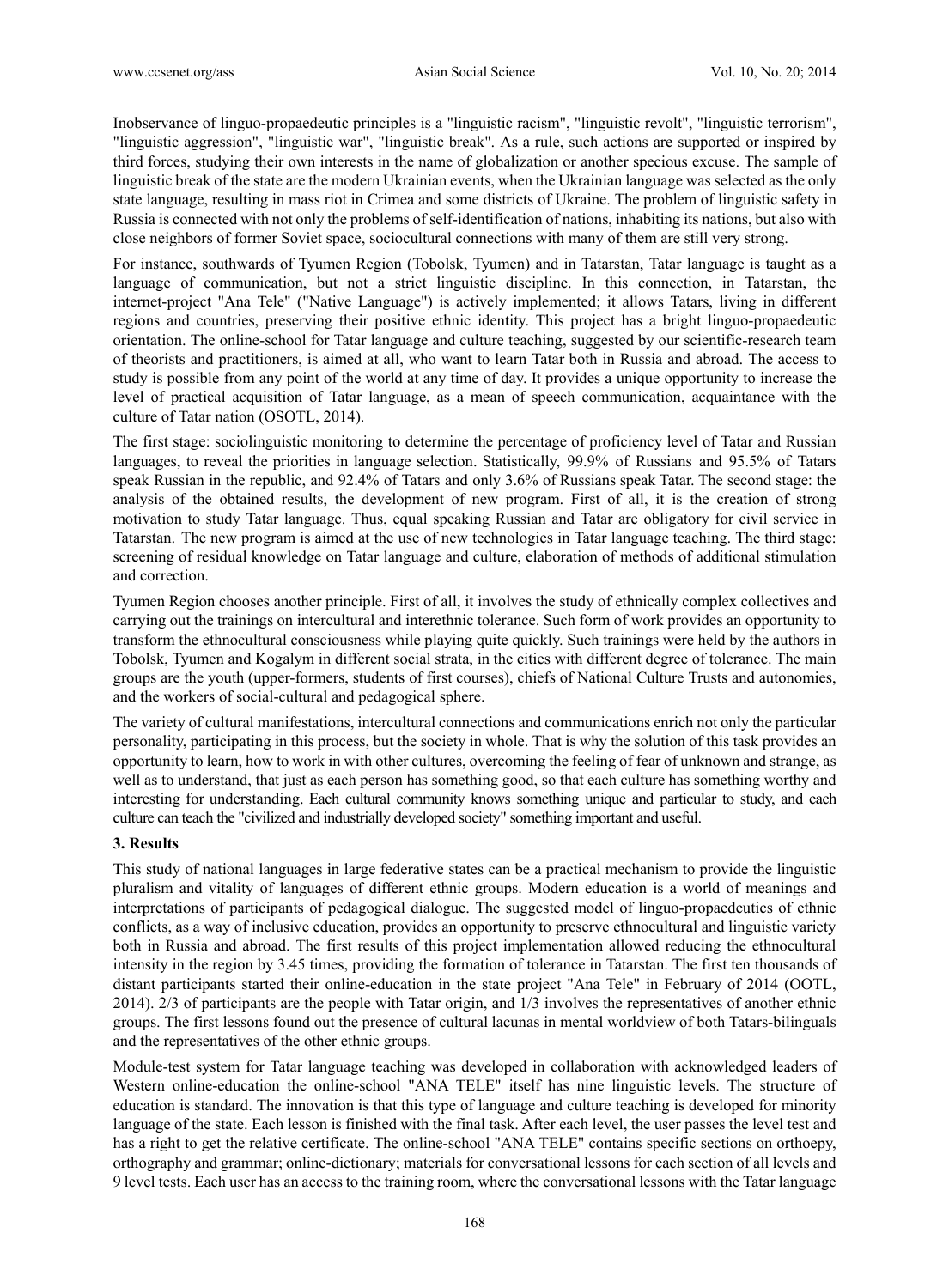teacher are held in accordance with the timetable. Each lesson lasts for 45 minutes; 6 users can take part in it simultaneously. When the lesson is over, the teacher estimates the replies of the audience in points and writes his comments with particular feedback to each of them. The most noticeable changes in linguistic identification take place in Tatar youth environment, they deal with recognition of Tatar language as native. Thus, the inquiry of youth in 1999-2000 showed the share of those, who name two languages, as native ones, increased among the young Tatars: Russian and Tatar-20.3%; at that, 7.7% of Tatar youth name only Russian and 71.8% name only Tatar as a native language. At present, these indices changed: the share of bilinguals' increased-23.8%; Russian language is native for 8.4% and Tatar for 80.7%. Concerning the language speaking, the indices are different-20.5% of respondents speak Tatar fluently, 42.9% speak both Tatar and Russian well. The transition of educational component into informational system of coordinates resolves preservation and revival of minority languages and cultures.

At that time, the training work, executed by the authors, shows positive results on tolerance formation and transformation of ethnocultural consciousness of inhabitants in polyethnic regions. The growth of interethnic tolerance among the youth constituted 98%. The participants of training in Kogalym, in the course of tasks fulfillment, understood, what they feel, staying behind the limits of their own ethnic and cultural area. It is important to understand, what can promote the creation and development of positive relations and what can be the subject of potential and real difficulties for the communicants for those, who stay behind their own cultural area. It is possible, that in this situation, norms, forms and ways of behavior, habitual for us, cannot be universal and generally accepted, but it is important to note, that the acquaintance, which usually begins the work in group, can be held in non-traditional form. For instance, the exercise "Boomerang" helps to develop the involvement and attentiveness to each other. In the course of this exercise execution, there is not only the acquaintance of the group participants with each other, but also their mobilization for the group work, the creation of atmosphere of openness and kindness. In this exercise, each participant shall show such qualities, as involvement to the group work, attentiveness, observation and good memory.

It is possible to continue the acquaintance with different ways and forms of greetings, peculiar of different cultures, thanks to the exercise "Hello-Bonjour-Salam-Hijao". The participants shall try to recollect and reproduce the traditional forms of greetings, accepted in different cultures and nations, trying not to be repeated. This exercise causes vivid interest in different audience; the participants demonstrate not only the ethnic competence, but also social and cultural, recollecting the greetings from different layers of vocabulary of both native and foreign languages.

It is appropriate to continue the group work, paying the participants' attention to the fulfillment of tasks while playing, for instance "Intercultural flash lights". The purpose of this task is to teach to see and to understand the situation from the viewpoint of another culture; to realize the reasons of incomprehension, emerging with the representatives of another cultures; to create the atmosphere of creativity and creative work, requiring intellectual mobilization, involvement and interest both in the process of individual and group work. The exercise is based on the use of so called "cultural assimilators". The first "cultural assimilators: were developed by the psychologists from Illinois (the USA) in the beginning of 1960 under the guidance of G. Triandis. They were designed for Americans, working for Arabs, Iranians, Greek, Thais, and Turk. "Cultural assimilator" is a technology of cognitive orientation. All "cultural assimilators" consist of the description of situations, where the personages of two cultures work with each other (Triandis, 2007). Special attention is paid to the orientation of culture at collectivism or individualism; interpretation of behavior of personages in each situation, which can be treated as causal attributions about the observed behavior. At that, the information is selected in such way, that it will become possible to imagine the situations, where the most significant key differences between cultures are shown. Finally, the participants get the important knowledge about foreign culture.

Based on the suggested structure of ethno-psycho-linguo-propaedeutic approach, there was determined the following content, which becomes the basis for the requirements to the formedness level of definite competences:

at the linguistic level:

1) Linguistic competence is the knowledge of language material and types of speech activity in a foreign language in intercultural exchange; the ability to choose lexical units in accordance with the content of utterance in both studied and native language;

2) Ethnolinguistic competence is the knowledge of lexical units with national-cultural specificity (background and nonequivalent vocabulary, language aphoristic, phraseology, realias); the ability to distinguish and use these linguistic units; knowledge of customs, traditions of the country of studied language;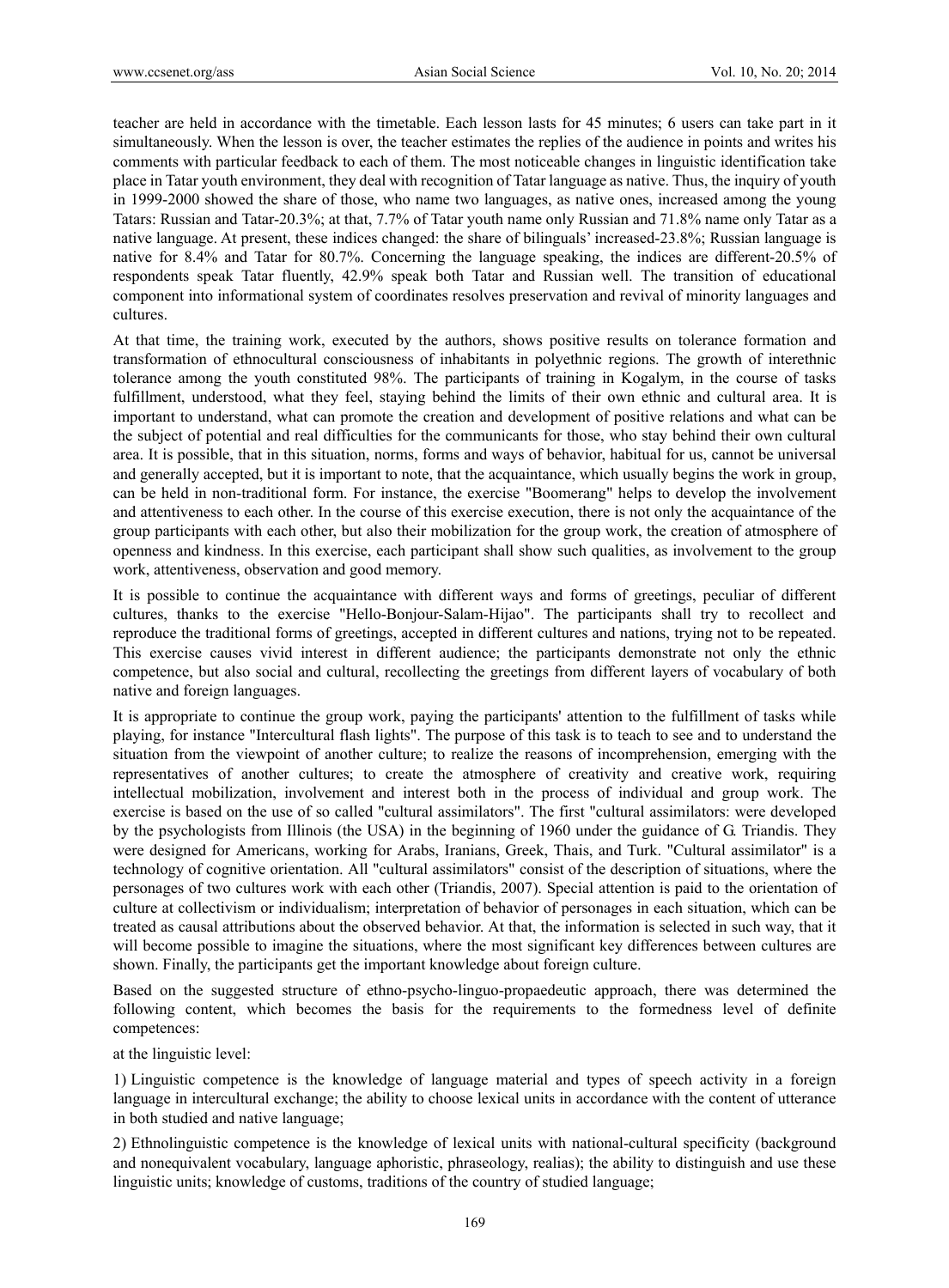3) Sociolinguistic competence is the ability to distinguish the sociolinguistic component in linguistic units; the ability to use in practice socio- and culturally-based behavior scenario, using the communicative technologies, accepted in this culture;

at sociocultural level:

4) Common cultural competence is the knowledge of the system of universal cultural values, facts of world history;

5) Linguo-cross-cultural culturological competence is the knowledge about bearers and sources of ethnical, national-cultural information; knowledge about stereotypes of verbal and non-verbal behavior in separate socium of the region (country) of the studied language; the ability to use necessary behavioral tactics in accordance with the knowledge about these stereotypes in communication;

at psychological level:

6) Psychological competence is an ability to perceive tolerantly the manifestations of foreign culture, to have flexible thinking, i.e. the lack of stereotypes. For instance, not everyone can speak native language well: some are shy, they have difficulties in expression of their thoughts orally, they are inclined to written, but not oral speech; the others have the limited memory and remember the new material badly; the third suffer from dyslexia, dysgraphia, (legasthenia), conditioned somatically, but not by unknowing of definite rules; the fourth have rather small vocabulary for playing computer games, they prefer to devote all their free time to sport; the fifth had never an access to good education, and sixth studied badly and finished only some classes. All these groups in the situation of bi/polylingualism can show worse knowledge of second language, rather than the native one;

7) Ethnopsychological competence involves the knowledge about psychological peculiarities of the representatives of other ethnic cultures;

-at communicative-propaedeutic level:

8) Communicative competence involves knowledge about different means of communication, permissible in different ethno-socio-cultural spheres and situations;

9) Social competence is the understanding and use of knowledge about sociocultural environment, used for work with bilinguals; the knowledge about linguodidactic discourse, used by the pedagogue in correction of competence based space of bilinguals.

10) Pedagogical-propaedeutic competence involves the whole complex of competences. *Educational-searching skills:* to use the learning and teaching and/or program means; to use the search systems and catalogues; to find the required information; to keep and extract the information and to use it for educational purposes. *Comparative skills:* to evaluate the information critically; to compare cultural-significant information with the correlates of native language; to compare different linguistic levels of the first, second and third languages. *Evaluative skills:* to evaluate the correctional-potential resource of bilinguals; to evaluate the possibilities of corrector in the work with bilinguals.

At that, the problem of selection and sequence of presentation of illustrative material, taking into consideration the psycholinguistic peculiarities of personality development in the second language, becomes very urgent.

## **4. Discussion**

In conditions of globalization, the informational space acts as: 1) an action system, 2) a system of communications, which are reproduced in the course of constant communicative processes (Knegt et al., 2010). "Ethno-linguo-functional unbalance of human psychic elements predetermines his psychic deadaptation to proper internal and external environment" (Karabulatova & Polivara, 2013, p. 823).

Ethno-linguo-propaedeutics join the forces of specialist of allied sciences in humanitarian sphere (Triandis, 2007; Hofstead, 2001; 2010). As per G. Hofstead, the cultures of individualistic type are the USA, Great Britain (England), Australia, Austria, Belgium, Germany, Denmark, Ireland, Spain, Italy, New Zealand, Netherlands, Canada, France, Sweden, Switzerland. At the same time, he refers Vietnam, Guatemala, China, Columbia, Korea, Indonesia, Venezuela, Costa-Rica, Portugal, Pakistan, Peru, Russia, Ecuador, the countries of Arabic East and Japan to the collectivist cultures (Hofstead, 2001; Hofstead, Hofstead, & Minkov, 2010).

In our opinion, it is quite disputable to refer Russian culture to feminine type, because we, following P. Sorokin, consider, that cultural distances in Russia between the Russians of Cuban and the Russian of Ural are more significant, than between the Russians and those nations, who inhabit one or another region (Sorokin, 2008). Besides, it is possible to speak about some relativity of this category. Thus, the Russians of North Caucasus will be more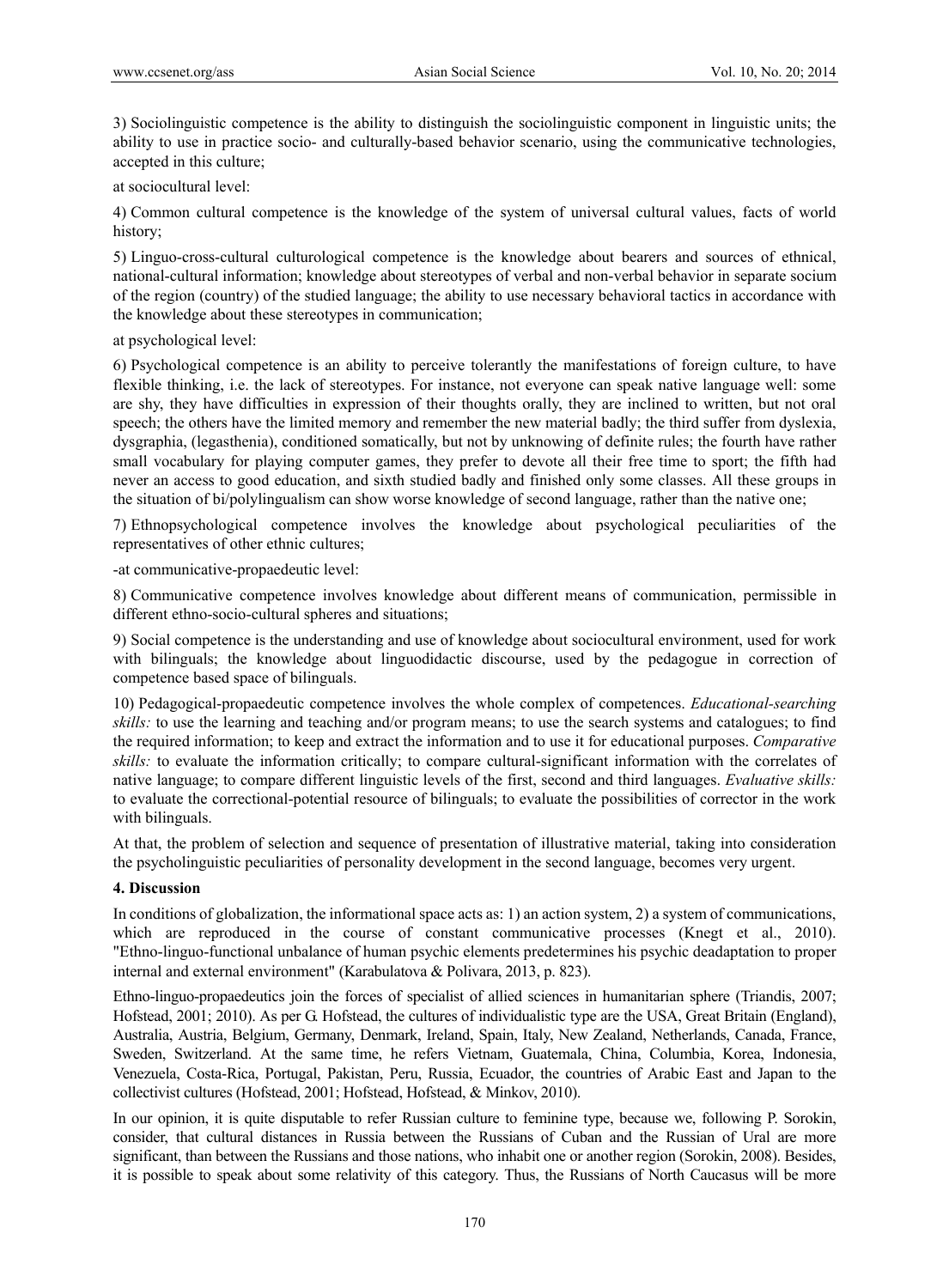masculine, due to the impact of masculine Caucasus culture, than the Russians of Siberia. That is why, in our opinion, it is impossible and inadmissible, at least, to speak about total masculinity and/or femininity of Russian culture in whole. In this connection, the ethno-linguo-propaedeutics of interethnic conflicts is urgent in case of migration of Russians from one region to another. It is not for nothing, that the Russians, migrated to Russia from Kazakhstan, are named as Kazakh by the local Russians, and the ones from Ukraine-Ukrainians.

The globalization process in informational sphere is the functioning of multidimensional process, based on interaction of information creation and distribution means, which, by means of concentration of joint forces, form the principally new level of information impact on the society (Tahmasebi et al., 2012). There appears a hologram, which has a significant impact on real processes in the society and forms them to a great extent.

Ethno-linguo-conflictogenic situation is based on the base division "us-them" inside the Russian culture. The Russian culture, which can be called sociocentric (as distinct from cosmocentric and egocentric), is based on the dichotomy us-them. A fundamental peculiarity of sociocentric culture is the dissolution of personality in some "We". Another important peculiarity of sociocentric culture is the constant presence of image about some others, who are the enemies, in the consciousness of individuum. The division into us and them can be executed in accordance with different bases. Within the frameworks of sociocentric culture, all other meanings of "tolerance"-support, patience etc. are applied only to fix us. Hence, the non-admission of foreign is an obligatory characteristic. Alongside with that, practice shows that there are definite stereotypes at the level of national self-consciousness, which record the prevalence of this type of culture (Yarmakeev, 2013).

One has to agree with Hofstead, that different level of distance in different cultures has a significant impact on the success of communication. Thus, he says that strict and dictating style of management dominates in social organizations of cultures with high distance; the subordinates are afraid of expressing disagreement with the chief and they have a fear to lose the confidence of colleagues, as compared to the cultures with low power distance (Hofstead et al., 2010). "A way to success" within the meaning of members of cultures with low power distance presupposes the inclusion of such indicators, as knowledge, love, happiness, to the basic system of values. Within the meaning of members of cultures with high power distance, it is blood, inheritance, wealth, meanness and sometimes deceit (dishonesty and business dishonesty) (Hofstead, 2001).

Human consciousness, as "an outside world", is also a system, using the meaning to connect its dynamic elements-feelings. Despite the self-referring qualities, N. Luhmann proves that modern mass media presents one of the key cognitive systems of modern society, by means of which the society builds the illusion of its own reality (Luhmann, 2000). The addressee of communication does not have the "substantial", "substrate" origin, but is only a scheme for distinction, code, nonentity, the function of which is to organize the order in chaos of feelings" (Luhmann, 2000, p. 100).

## **5. Conclusion**

Thus, modern linguo-propaedeutics presents a complex scientific problem, the solution of which is possible using the poly-aspect scientific-expert evaluation and development of new tool set, aimed at analysis, solution and linguistic prevention of ethno-linguo-conflictogenic situations, the phenomena of nationalism and extremism through the prism of language. The presented author's attempt to bring the ethno-linguo-propaedeutics into linguistic research sphere will provide the scientists with the opportunity to use the linguistic tool set for restructuring and transformation of mental space of the native speakers as a way of ethnic conflicts prevention. Linguo-propaedeutics shall go before the study of specific sciences as special branches of knowledge to form the harmonic ethnic climate in polyethnic region.

Communications present the specific substation of reality. In the process of confirmation of definite human identity or his consciousness, the informational space takes an important place, as it produces the reality, as well as the schemes, by means of which the personal identification is implemented. Thus, mass media inculcates foreign experience, something authentic, secondary, experienced by somebody else for the first time, but at the same time provides the individual observation by means of this difference authentic/secondary, thus, providing an opportunity to create and/or differentiate "my" original, experienced by "me", reality. As distinct from the mass media, the online-school for Tatar language and culture studying presents a unique experience of state linguistic modeling of poly-linguo-cultural linguistic personality of Eurasia, which appeals to traditional constants of traditional Turkic culture, refracted through the prism of modern paradigm of linguo-pedagogics (Fathkulova et al., 2013).

Being a new and young branch of humanitarian knowledge, ethno-linguo-propaedeutics opens great opportunities for linguists, ethnologists, economists, historians, pedagogues and psychologists. It is not for nothing that propaedeutics in art is denoted as a manifestation of "cultural phenomenon", the search for high living philosophy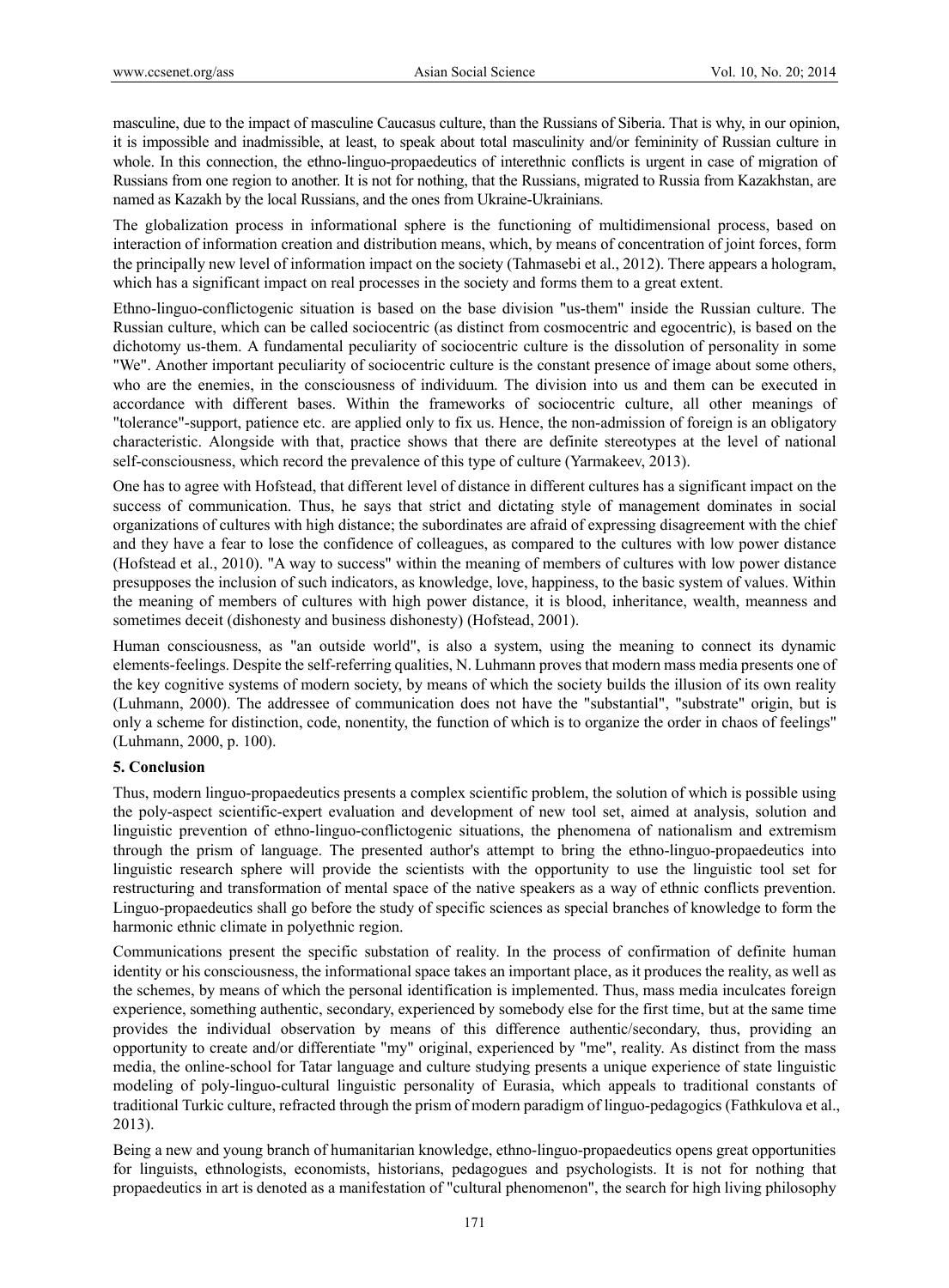and means to transform a person and society in accordance with the ideals of their development (Cowan, 2008). Alongside with that, we shall note, that it requires weighted tool set and methods. The society lacks really strategic organizational forms and methods to extract the required information, to analyze it and to bring into condition, suited for use. Thus, there is a paradox: the lack of information in conditions of its abundance.

#### **Acknowledgments**

This work was funded by this subsidy allocated to Kazan Federal University for the state assignment in the sphere of the scientific activities.

#### **References**

- Ayouby, K. K. (2013)*. Franklian Psychology and Islamic Thought.* Diplomate Educator/AdministratorSupervising Diplomate: Ann-Marie Neale. PhD thesis. Viktor Frankl Institute of Logotherapy.
- Cowan, M. (2008). *Cult of the Will: Nervousness and German Modernity* (p. 345). Pennsylvania: Pennsylvania State University Press.
- de Blij, H. J. (2008). *The Power of Place: Geography, Destiny and Globalization's Rough Landscape* (p. 294). Oxford University Press.
- de Knegt, H. J., van Langevelde, F., Coughenour, M. B., Skidmore, A. K., de Boer, W. F., Heitkönig, I. M. A., …, Prins, H. H. T. (2010). Spatial autocorrelation and the scaling of species-environment relationships. *Ecology, 91*, 2455-2465. http://dx.doi.org/10.1890/09-1359.1
- Fatkhullova, K. S., Zamaletdinov, R. R., & Yusupova, A. S. (2013). Information-Communicative Devices for Tatar Language Teaching. *World Applied Sciences Journal, 26*(1), 103-107.
- Frankl, V. E. (2010). *The pluralism of sciences and the unity of man*. University of Vienna.
- Gumilev, L. N. (2004). *Explanatory Dictionary of concepts and terms* (p. 839)*.* Ancient Rus and the Great Steppe. Moscow: AST.
- Hen, A. (2014). *Bulletin of Tolkien Society*. Retrieved April 5, 2014, from http://www.tolkiensociety.org/the-society/publications/amon-hen/
- Hofstede, G. (2001). *Culture's Consequences: Comparing Values, Behaviors, Institutions and Organizations across Nations* (2nd ed., p. 616). Thousand Oaks CA: Sage Publications.
- Hofstede, G., Hofstede, G. J., & Minkov, M. (2010). *Cultures and Organizations: Software of the Mind* (3rd ed., p. 576). NY, McGraw-Hill USA.
- Iscander, N., Riordan, C., & Lowe, N. (2013). Learning in Place: Immigrants' Spatial and Temporal Strategies for Occupational Advancement. *Economic Geography, 89*(1), 53-75. http://dx.doi.org/10.1111/j.1944-8287. 2012.01171.x
- Karabulatova, I. S., & Polivara, Z. V. (2013). Turkic and Slavs: Bi-Polylinguism in Globalization and Migrations (On an Example of Tumen Region). *Middle-East Journal of Scientific Research, 17*(6), 832-836.
- Karabulatova, I. S., Polivara, Z. V., & Zamaletdinov, R. R. (2013). Ethno-Linguistic Peculiarities of Semantic Perception of Language Competence of Tatar Bilingual Children. *World Applied Sciences Journal, 27*, 141-145.
- Karabulatova, I. S., Sayfulina, F. S., & Akhmetova, B. Z. (2013). Ethno-Lingual Aspect of Modern Functioning of Russian Dialects in North Kazakhstan (On an Example of Kostanai Region). *World Applied Sciences Journal, 27*, 137-140.
- Kloosterman, R. C. (2012). *A World in Emergence; Cites and Regions in the Twenty-First Century by Allen J. Scott Cheltelham* (p. 240). UK and Northhampton, MA: Edward Elgar.
- Luhmann, N. (2000). *The Reality of the Mass Media* (p. 166). Stanford: Stanford University Press.
- Niyazova, G. M. (2007). *Modern information space: Etnolingvofunktsional approach* (p. 194). Tyumen: Peshatnik.
- OOTYA. (2014). *Online-school learning Tatar language "Ana tele"*. Retrieved April 5, 2014, from http://www.kpfu.ru/main\_page?p\_sub=27973
- OSHOTYA. (2014). *Online-school learning Tatar language "Ana tele"*. Retrieved April 5, 2014, from http://www.mon.tatarstan.ru/ana\_tele.htm
- Rodrígues-Pose, A. (2012). Trade and Regional Inequality. *Economic Geography, 88*(2), 109-136. http://dx.doi.